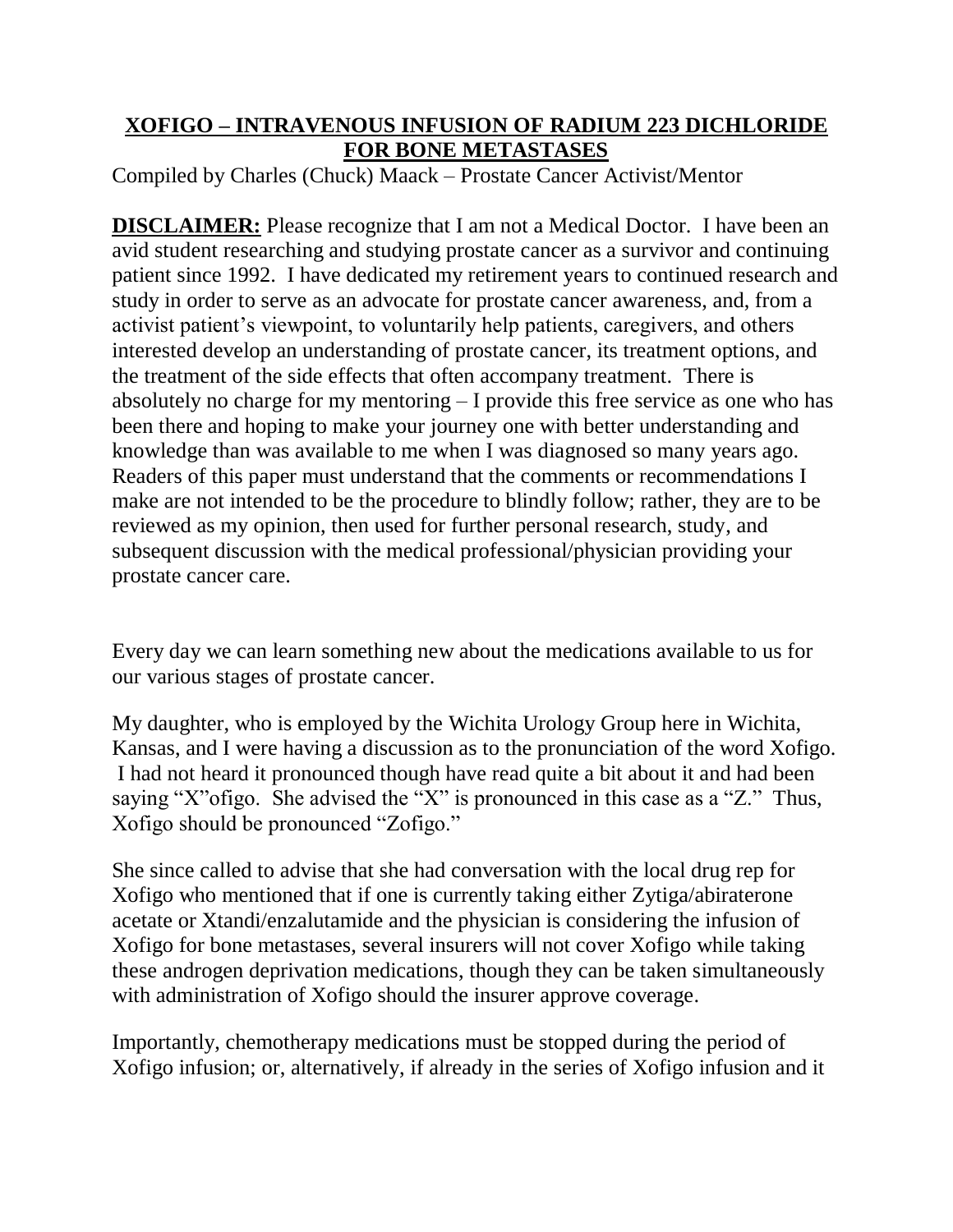is considered necessary to prescribe a chemotherapy medication, continued infusion of Xofigo must be stopped.

Please also note that if men are experiencing any visceral metastases (E.g., lung, liver), Xofigo is NOT to be prescribed.

Make sure if Xofigo is to be prescribed that your health insurer approves coverage since this is an expensive medication; the treating physician should get that approval before administering:<http://tinyurl.com/pmfwh63> **.** A patient receiving his first injection in mid-June 2015 was able to read the label on the product – cost for this single injection was \$10,835.10. Likely health insurers who cover the injection have arranged lower costs to them. This medication is injected every four weeks for six administrations.

This paper describes more fully this new and important medication for patients with bone metastases:

<http://www.xofigo-us.com/product-information/>

Noted in the foregoing paper was the exclusion of hemibody radiation (external beam radiation) while administering Xofigo. However, a more recent presentation by Professor A. Oliver Sartor, M.D., of the Tulane University Medical Center, and involved in research and ALSYMPCA trials with Xofigo, has determined that EBRT can be used concomitant with Xofigo. See:<http://tinyurl.com/k6lthnq>

Xofigo is an intravenous (IV) infusion of a radioactive material that treats metastatic prostate cancer resistant to medical or surgical treatments.

If prostate cancer grows outside of the prostate gland, it spreads into nearby tissues or lymph nodes, and then nearly always spreads to the bones. Spread of cancer to the bones can be painful and result in bone fractures or high blood calcium levels, which can be dangerous or even life threatening. Preventing or slowing the spread of prostate cancer to the bones is a major goal of treatment if the cancer has grown outside of the prostate.

Xofigo resembles calcium in the body, which allows direct absorption into the bones adjacent to areas where prostate cancer has spread. Given the unique characteristics of the treatment, the radiation is very focused and precise, only traveling a short distance from the areas containing the prostate cancer spread to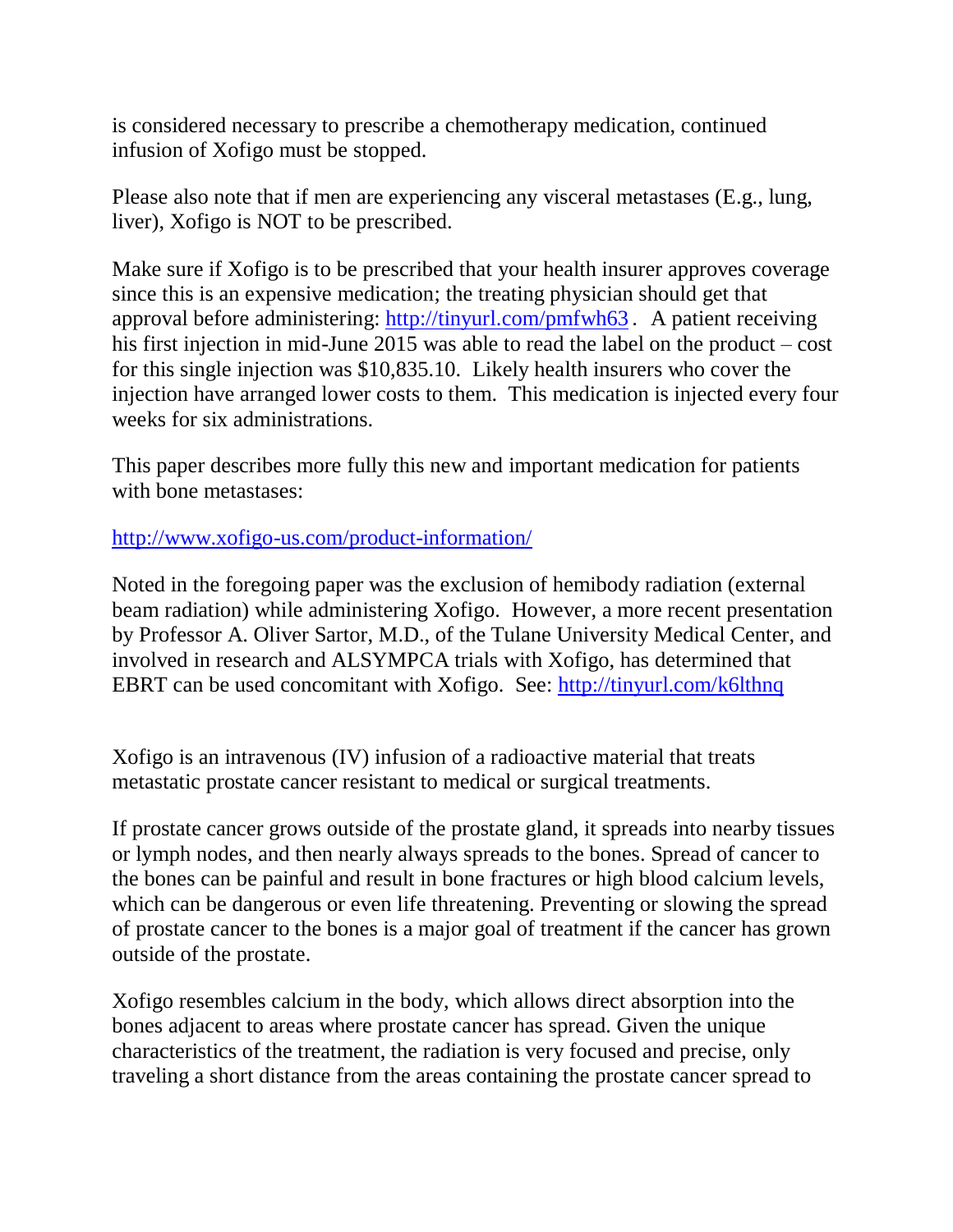bone and 20 times more potent than standard x-ray treatment. This protects the rest of the body from many of the possible damaging effects of treatment.

Patients and their caregivers should be thoroughly explained by the treating physician the reactions that might accompany – particularly initially – the administration of Xofigo/alpharadin/radium 223 so that they are not alarmed should such reactions occur. Information below is for those patients/caregivers not so informed,

With initial administration of Xofigo the reaction to the system can likely increase PSA levels for many men, thus causing alarm, but then abate as time and additional administration occurs. For others, there may be no initial PSA reaction to this medication.

There are several side effects that can accompany the administration of Xofigo as identified in the below two papers. Unfortunately, we have to set our minds to dealing with and tolerating those side effects as a matter of survival.

## [http://www.rxlist.com/xofigo-side-effects-drug-center.htm.](http://www.rxlist.com/xofigo-side-effects-drug-center.htm)

For some men the lowering of white blood cell (WBC) level occurs to the point that neutropenia and accompanying side effects are experienced. When your WBC's are low, you are at higher risk for developing fever, chills, aches, and fatigue that are caused by infection. A low WBC count is usually a temporary condition, but can be life threatening. Obviously, when noted, significantly low WBC should be immediately addressed by the treating physician.

A measure of whether Xofigo is being effective is the significant reduction of pain level experienced by most men. This is the result of Xofigo's effect on reducing high level Bone Alkaline Phosphatase (BALP) likely responsible for the pain. Though the below paper regards Xofigo for Breast Cancer, it reports "The coprimary end points were change in urinary N-telopeptide of type 1 (uNTX-1) and serum bone alkaline phosphatase (bALP) after 16 weeks of treatment. Exploratory end-points included sequential FDG PET/CT to assess metabolic changes in osteoblastic bone metastases. Safety data were collected for all patients. Radium-223 significantly reduced uNTX-1 and bALP from baseline to end of treatment. Median uNTX-1 change was -10.1 nmol bone collagen equivalents/mmol creatinine (-32.8 %; p = 0.0124); median bALP change was -16.7 ng/ml (-42.0 %;  $p = 0.0045$ ." I would expect the same improvement/reduction in BALP level for Prostate Cancer patients administered Xofigo.